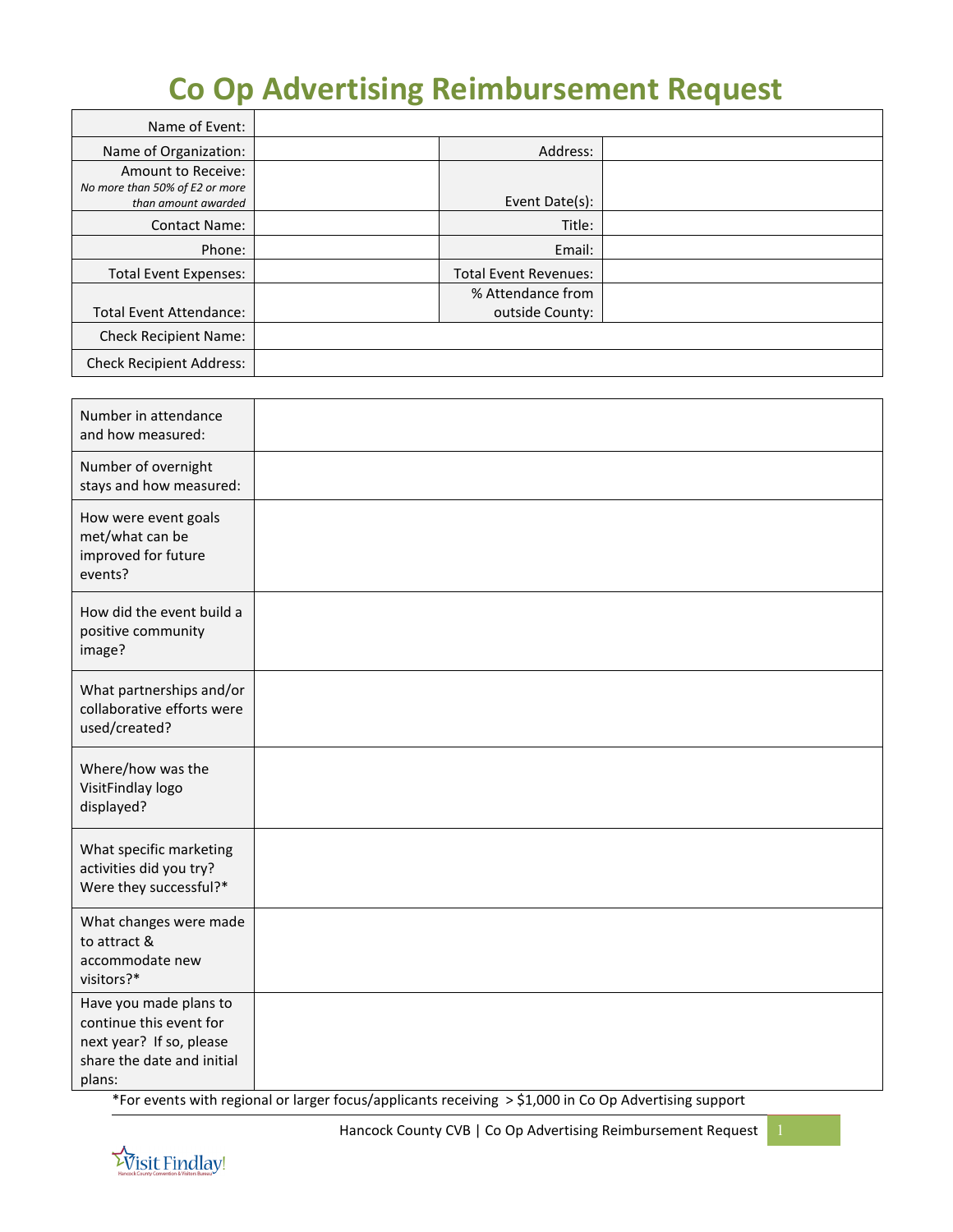## **Co Op Advertising Budget**

#### **Revenue**

This section is to provide information about what funding has been secured for the event, and revenues. Use additional pages, and attach ledgers if necessary.

| (R1) | Event income from sales<br>Any income from ticket, advertising or exhibitor spots, etc.                                                                               | \$.                                                                                                                                                                                                                                                                                                                                                                                                                                                                                                                                                                                                                                                                                                                                                 |  |
|------|-----------------------------------------------------------------------------------------------------------------------------------------------------------------------|-----------------------------------------------------------------------------------------------------------------------------------------------------------------------------------------------------------------------------------------------------------------------------------------------------------------------------------------------------------------------------------------------------------------------------------------------------------------------------------------------------------------------------------------------------------------------------------------------------------------------------------------------------------------------------------------------------------------------------------------------------|--|
|      | Income from sponsorships and donations:<br>Any income from organizations or individuals in the form of<br>sponsorships or donations - not including this CVB request. |                                                                                                                                                                                                                                                                                                                                                                                                                                                                                                                                                                                                                                                                                                                                                     |  |
|      | Name of sponsor or donor                                                                                                                                              | <b>Amount of donation</b>                                                                                                                                                                                                                                                                                                                                                                                                                                                                                                                                                                                                                                                                                                                           |  |
|      | 1.<br><u> 1989 - Johann Barn, mars ann an t-Amhainn an t-Amhainn an t-Amhainn an t-Amhainn an t-Amhainn an t-Amhainn an</u>                                           | $\begin{array}{c} \n \uparrow \text{S} \quad \text{S} \quad \text{S} \quad \text{S} \quad \text{S} \quad \text{S} \quad \text{S} \quad \text{S} \quad \text{S} \quad \text{S} \quad \text{S} \quad \text{S} \quad \text{S} \quad \text{S} \quad \text{S} \quad \text{S} \quad \text{S} \quad \text{S} \quad \text{S} \quad \text{S} \quad \text{S} \quad \text{S} \quad \text{S} \quad \text{S} \quad \text{S} \quad \text{S} \quad \text{S} \quad \text{S} \quad \text{S} \quad \text{S}$                                                                                                                                                                                                                                                          |  |
|      | 2.<br><u> 1989 - Johann Stoff, deutscher Stoffen und der Stoffen und der Stoffen und der Stoffen und der Stoffen und der</u>                                          | $\frac{1}{2}$                                                                                                                                                                                                                                                                                                                                                                                                                                                                                                                                                                                                                                                                                                                                       |  |
|      | 3.<br><u> 1989 - Johann Stein, marwolaethau a bhann an t-Amhain an t-Amhain an t-Amhain an t-Amhain an t-Amhain an t-A</u>                                            | $\frac{1}{2}$                                                                                                                                                                                                                                                                                                                                                                                                                                                                                                                                                                                                                                                                                                                                       |  |
|      | 4.                                                                                                                                                                    | $\frac{1}{2}$                                                                                                                                                                                                                                                                                                                                                                                                                                                                                                                                                                                                                                                                                                                                       |  |
|      | 5.                                                                                                                                                                    | $\frac{1}{2}$                                                                                                                                                                                                                                                                                                                                                                                                                                                                                                                                                                                                                                                                                                                                       |  |
|      | 6.                                                                                                                                                                    | $\begin{array}{c}\n\uparrow \\ \downarrow \\ \hline\n\end{array}$                                                                                                                                                                                                                                                                                                                                                                                                                                                                                                                                                                                                                                                                                   |  |
|      | 7.<br><u> 1989 - Johann Barbara, martxa alemaniar argametar a contra a contra a contra a contra a contra a contra a co</u>                                            | $\circ$                                                                                                                                                                                                                                                                                                                                                                                                                                                                                                                                                                                                                                                                                                                                             |  |
|      | <u> 1980 - Johann Barbara, martxa alemaniar arg</u><br>8.                                                                                                             | $\begin{array}{c} \n \uparrow \quad \quad \quad \downarrow \quad \quad \quad \quad \downarrow \quad \quad \quad \downarrow \quad \quad \quad \downarrow \quad \quad \downarrow \quad \quad \downarrow \quad \quad \downarrow \quad \quad \downarrow \quad \quad \downarrow \quad \quad \downarrow \quad \downarrow \quad \downarrow \quad \downarrow \quad \downarrow \quad \downarrow \quad \downarrow \quad \downarrow \quad \downarrow \quad \downarrow \quad \downarrow \quad \downarrow \quad \downarrow \quad \downarrow \quad \downarrow \quad \downarrow \quad \downarrow \quad \downarrow \quad \downarrow \quad \downarrow \quad \downarrow \quad \downarrow \quad \downarrow \quad \downarrow \quad \downarrow \quad \downarrow \quad \$ |  |
|      |                                                                                                                                                                       | $\frac{1}{2}$<br>(R2) Total sponsorship and donations:                                                                                                                                                                                                                                                                                                                                                                                                                                                                                                                                                                                                                                                                                              |  |
| (R3) | Total Income before CVB Grant (Add R1 and R2)                                                                                                                         | \$                                                                                                                                                                                                                                                                                                                                                                                                                                                                                                                                                                                                                                                                                                                                                  |  |
|      |                                                                                                                                                                       | +                                                                                                                                                                                                                                                                                                                                                                                                                                                                                                                                                                                                                                                                                                                                                   |  |
| (R4) | <b>Amount Requested from CVB</b>                                                                                                                                      | \$                                                                                                                                                                                                                                                                                                                                                                                                                                                                                                                                                                                                                                                                                                                                                  |  |
|      |                                                                                                                                                                       | $\qquad \qquad =\qquad \qquad$                                                                                                                                                                                                                                                                                                                                                                                                                                                                                                                                                                                                                                                                                                                      |  |
|      | (R5) Total Revenue (Add R3 and R4)                                                                                                                                    | \$                                                                                                                                                                                                                                                                                                                                                                                                                                                                                                                                                                                                                                                                                                                                                  |  |

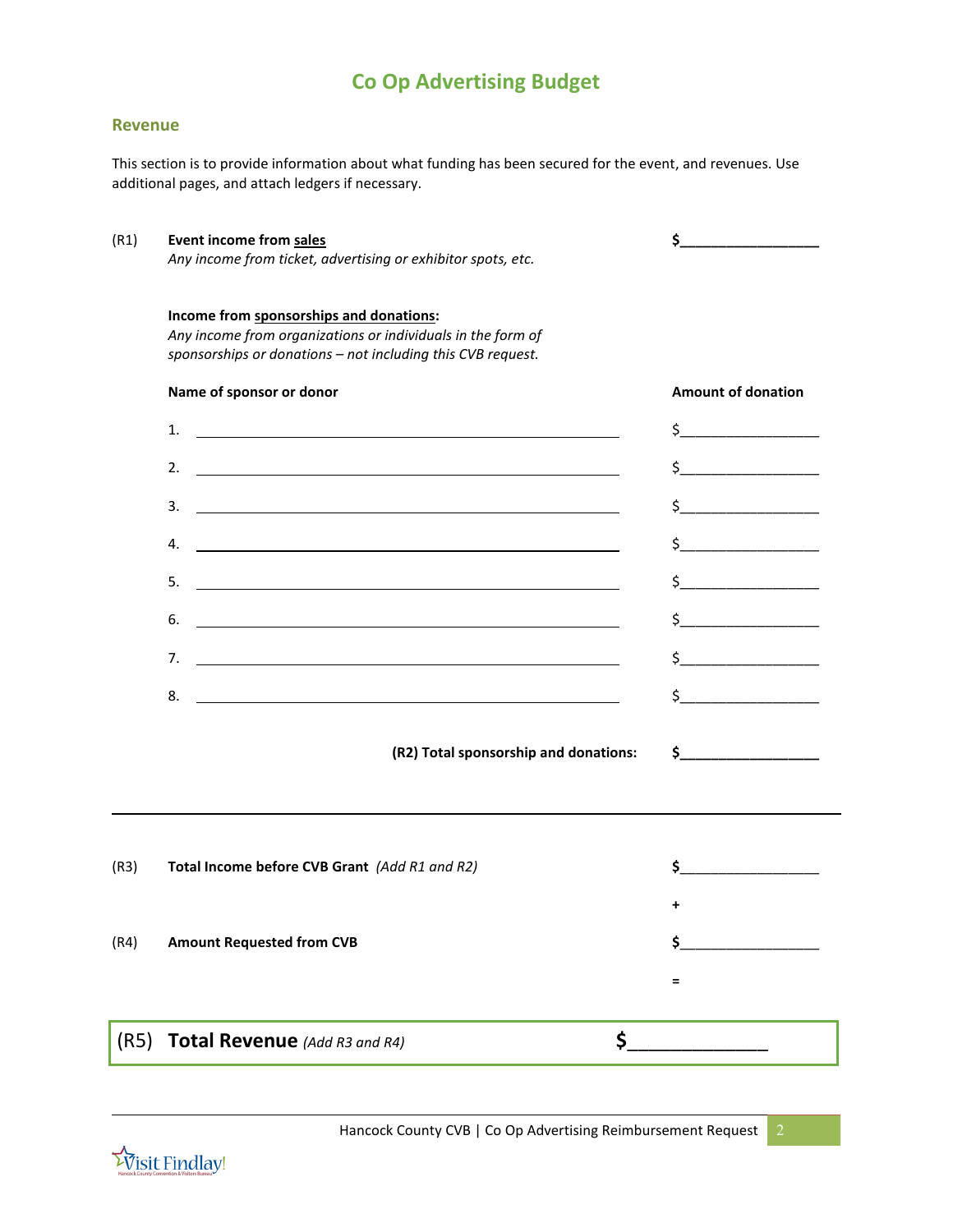### **Expenses**

This section is to provide information about how project funds were spent.

#### **General Expenses:**

May include facility costs, contracts/professional fees, equipment, etc. Expenses NOT covered by Co Op Advertising Grant funds. Use additional pages, if necessary.

| <b>Item Description:</b>                                                                                                    | Cost:                                                                                                                                                                                                                                                                                                                                                                                                                                                                                                                                                                                                                                                                                                                                               |
|-----------------------------------------------------------------------------------------------------------------------------|-----------------------------------------------------------------------------------------------------------------------------------------------------------------------------------------------------------------------------------------------------------------------------------------------------------------------------------------------------------------------------------------------------------------------------------------------------------------------------------------------------------------------------------------------------------------------------------------------------------------------------------------------------------------------------------------------------------------------------------------------------|
| 1.<br><u> 1989 - Johann Barbara, martin amerikan basal dan berasal dan berasal dalam basal dan berasal dan berasal dan</u>  | $\frac{1}{2}$                                                                                                                                                                                                                                                                                                                                                                                                                                                                                                                                                                                                                                                                                                                                       |
| 2.                                                                                                                          | $\begin{array}{c} \n \uparrow \quad \quad \quad \downarrow \quad \quad \quad \quad \downarrow \quad \quad \quad \downarrow \quad \quad \quad \downarrow \quad \quad \downarrow \quad \quad \downarrow \quad \quad \downarrow \quad \quad \downarrow \quad \quad \downarrow \quad \quad \downarrow \quad \downarrow \quad \downarrow \quad \downarrow \quad \downarrow \quad \downarrow \quad \downarrow \quad \downarrow \quad \downarrow \quad \downarrow \quad \downarrow \quad \downarrow \quad \downarrow \quad \downarrow \quad \downarrow \quad \downarrow \quad \downarrow \quad \downarrow \quad \downarrow \quad \downarrow \quad \downarrow \quad \downarrow \quad \downarrow \quad \downarrow \quad \downarrow \quad \downarrow \quad \$ |
| 3.<br><u> 1989 - Andrea Stadt Britain, amerikansk politiker (</u>                                                           | $\frac{1}{2}$                                                                                                                                                                                                                                                                                                                                                                                                                                                                                                                                                                                                                                                                                                                                       |
| 4.                                                                                                                          | $\begin{array}{c} \n \uparrow \text{} \quad \text{} \quad \text{} \quad \text{} \quad \text{} \quad \text{} \quad \text{} \quad \text{} \quad \text{} \quad \text{} \quad \text{} \quad \text{} \quad \text{} \quad \text{} \quad \text{} \quad \text{} \quad \text{} \quad \text{} \quad \text{} \quad \text{} \quad \text{} \quad \text{} \quad \text{} \quad \text{} \quad \text{} \quad \text{} \quad \text{} \quad \text{} \quad \text{} \quad \text{}$                                                                                                                                                                                                                                                                                        |
| 5.<br><u> 1989 - Jan Barbara de Santo III e al Indonesia de la contrada de la contrada de la contrada de la contrada de</u> | $\frac{1}{2}$                                                                                                                                                                                                                                                                                                                                                                                                                                                                                                                                                                                                                                                                                                                                       |
| 6.                                                                                                                          | $\begin{picture}(20,20) \put(0,0){\line(1,0){10}} \put(15,0){\line(1,0){10}} \put(15,0){\line(1,0){10}} \put(15,0){\line(1,0){10}} \put(15,0){\line(1,0){10}} \put(15,0){\line(1,0){10}} \put(15,0){\line(1,0){10}} \put(15,0){\line(1,0){10}} \put(15,0){\line(1,0){10}} \put(15,0){\line(1,0){10}} \put(15,0){\line(1,0){10}} \put(15,0){\line(1$                                                                                                                                                                                                                                                                                                                                                                                                 |
| 7.<br><u> 1989 - Johann Stoff, amerikansk politiker (d. 1989)</u>                                                           | $\begin{picture}(20,10) \put(0,0){\line(1,0){10}} \put(15,0){\line(1,0){10}} \put(15,0){\line(1,0){10}} \put(15,0){\line(1,0){10}} \put(15,0){\line(1,0){10}} \put(15,0){\line(1,0){10}} \put(15,0){\line(1,0){10}} \put(15,0){\line(1,0){10}} \put(15,0){\line(1,0){10}} \put(15,0){\line(1,0){10}} \put(15,0){\line(1,0){10}} \put(15,0){\line(1$                                                                                                                                                                                                                                                                                                                                                                                                 |
| 8.<br><u> 1989 - Johann Barbara, martin amerikan basar dan berasal dan berasal dalam basar dalam basar dalam basar dala</u> | $\begin{array}{c c} \n5 & \phantom{1000} & \phantom{1000} & \phantom{1000} & \phantom{1000} & \phantom{1000} & \phantom{1000} & \phantom{1000} & \phantom{1000} & \phantom{1000} & \phantom{1000} & \phantom{1000} & \phantom{1000} & \phantom{1000} & \phantom{1000} & \phantom{1000} & \phantom{1000} & \phantom{1000} & \phantom{1000} & \phantom{1000} & \phantom{1000} & \phantom{100$                                                                                                                                                                                                                                                                                                                                                         |
| 9.                                                                                                                          | $\begin{picture}(20,10) \put(0,0){\line(1,0){10}} \put(15,0){\line(1,0){10}} \put(15,0){\line(1,0){10}} \put(15,0){\line(1,0){10}} \put(15,0){\line(1,0){10}} \put(15,0){\line(1,0){10}} \put(15,0){\line(1,0){10}} \put(15,0){\line(1,0){10}} \put(15,0){\line(1,0){10}} \put(15,0){\line(1,0){10}} \put(15,0){\line(1,0){10}} \put(15,0){\line(1$                                                                                                                                                                                                                                                                                                                                                                                                 |
| $\begin{tabular}{c} 10. \end{tabular}$                                                                                      | $\begin{array}{c} \n \uparrow \text{S} \quad \text{S} \quad \text{S} \quad \text{S} \quad \text{S} \quad \text{S} \quad \text{S} \quad \text{S} \quad \text{S} \quad \text{S} \quad \text{S} \quad \text{S} \quad \text{S} \quad \text{S} \quad \text{S} \quad \text{S} \quad \text{S} \quad \text{S} \quad \text{S} \quad \text{S} \quad \text{S} \quad \text{S} \quad \text{S} \quad \text{S} \quad \text{S} \quad \text{S} \quad \text{S} \quad \text{S} \quad \text{S} \quad \text{S}$                                                                                                                                                                                                                                                          |
|                                                                                                                             | $\begin{picture}(20,10) \put(0,0){\line(1,0){10}} \put(15,0){\line(1,0){10}} \put(15,0){\line(1,0){10}} \put(15,0){\line(1,0){10}} \put(15,0){\line(1,0){10}} \put(15,0){\line(1,0){10}} \put(15,0){\line(1,0){10}} \put(15,0){\line(1,0){10}} \put(15,0){\line(1,0){10}} \put(15,0){\line(1,0){10}} \put(15,0){\line(1,0){10}} \put(15,0){\line(1$                                                                                                                                                                                                                                                                                                                                                                                                 |
|                                                                                                                             | $\frac{1}{2}$                                                                                                                                                                                                                                                                                                                                                                                                                                                                                                                                                                                                                                                                                                                                       |
|                                                                                                                             | $\frac{1}{2}$                                                                                                                                                                                                                                                                                                                                                                                                                                                                                                                                                                                                                                                                                                                                       |
|                                                                                                                             | $\begin{picture}(20,10) \put(0,0){\line(1,0){10}} \put(15,0){\line(1,0){10}} \put(15,0){\line(1,0){10}} \put(15,0){\line(1,0){10}} \put(15,0){\line(1,0){10}} \put(15,0){\line(1,0){10}} \put(15,0){\line(1,0){10}} \put(15,0){\line(1,0){10}} \put(15,0){\line(1,0){10}} \put(15,0){\line(1,0){10}} \put(15,0){\line(1,0){10}} \put(15,0){\line(1$                                                                                                                                                                                                                                                                                                                                                                                                 |
|                                                                                                                             | $\begin{picture}(20,10) \put(0,0){\line(1,0){10}} \put(15,0){\line(1,0){10}} \put(15,0){\line(1,0){10}} \put(15,0){\line(1,0){10}} \put(15,0){\line(1,0){10}} \put(15,0){\line(1,0){10}} \put(15,0){\line(1,0){10}} \put(15,0){\line(1,0){10}} \put(15,0){\line(1,0){10}} \put(15,0){\line(1,0){10}} \put(15,0){\line(1,0){10}} \put(15,0){\line(1$                                                                                                                                                                                                                                                                                                                                                                                                 |
|                                                                                                                             |                                                                                                                                                                                                                                                                                                                                                                                                                                                                                                                                                                                                                                                                                                                                                     |
|                                                                                                                             |                                                                                                                                                                                                                                                                                                                                                                                                                                                                                                                                                                                                                                                                                                                                                     |

(E1) **Total General Expense Cost: \$\_\_\_\_\_\_\_\_\_\_\_\_\_\_\_\_\_\_**